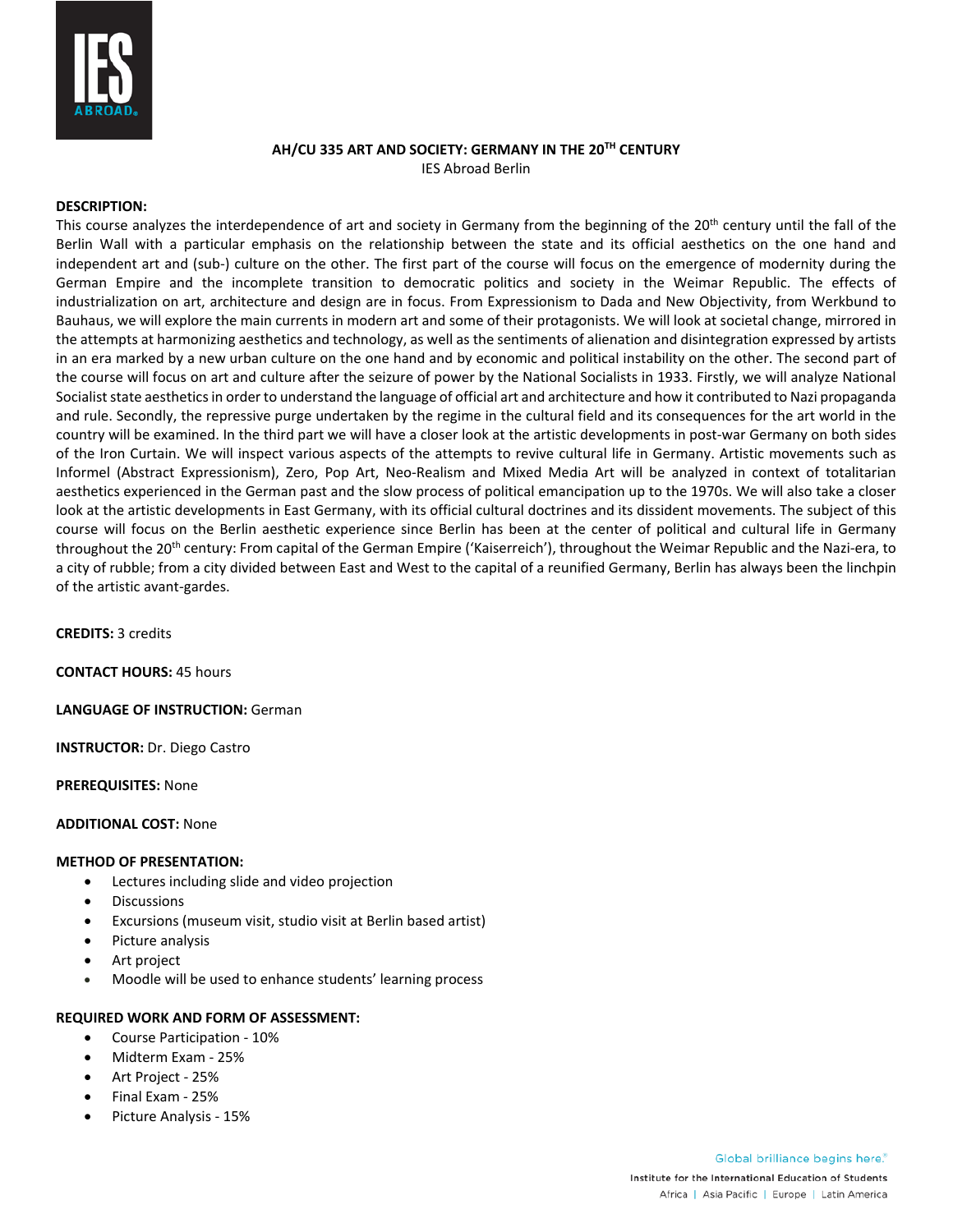

## **Course Participation:**

Active participation in discussions and presentations in class is required as well as contribution to a collective artistic project. Participation grade is based on coverage of literature and attendance to field trips, as well as taking part in discussions in German. The grading rubric for participation is available in Moodle.

## **Midterm Exam:**

The midterm exam is a written in-class exams (90 minutes) consisting of questions on material covered in class and an analysis and evaluation of an artwork, taking its formal aspects as well as its historical context into consideration.

## **Art Project:**

Throughout the semester, students will work on a collective art project which will take the shape of an edited print folder. Each student will contribute an individual artwork (or documentation of such) to the edited folder. This can take the form of drawing, collage, photo, or documentation of a performance. In the first session, we will agree on a cross-cutting theme and set the goals for the editorial outcome. After a briefing (session 9), each student will submit a concept (250 words) due by session 15. An editorial workshop will be organized in session 22 to compile the individual art works. Students will present their individual contribution (5-7 minutes) in this workshop. The compiled art works (edited folder) will be exhibited at the end of the course. The IES rubric for creative project is available in Moodle.

## **Final Exam:**

The final exam (week 13) is a written in-class exam (90 minutes) consisting of questions on material covered in class and an analysis and evaluation of an artwork, taking its formal aspects as well as its historical context into consideration.

## **Picture Analysis:**

At the end of the museum visit (session 11), students will choose an exhibit from the collection for their analysis. They will be given a opinionnaire and glossary for their analysis. The oral presentation takes place in session 12.

### **LEARNING OUTCOMES:**

By the end of the course, students will be able to:

- Analyze an artwork
- Use basic terminology of art critique
- Classify styles, artistic movement and historical epochs
- Evaluate artworks, architecture and other works of visual culture in their historical and political context
- Assess the role of Berlin as linchpin of artistic, societal, and political movements in Germany

### **ATTENDANCE POLICY:**

Attendance and punctuality in all courses and field studies are mandatory. Absences can only be excused for valid reasons. Unexcused absences can affect students' grades. Students who miss 25% or more of all class sessions will fail the course. Missed exams cannot be taken at another time except in case of documented illness. Late submission of term papers and other work will result in grade reduction unless an extension due to illness or an emergency is approved. Please consult the IES Berlin Academics Manual on Moodle for additional details.

### **CONTENT:**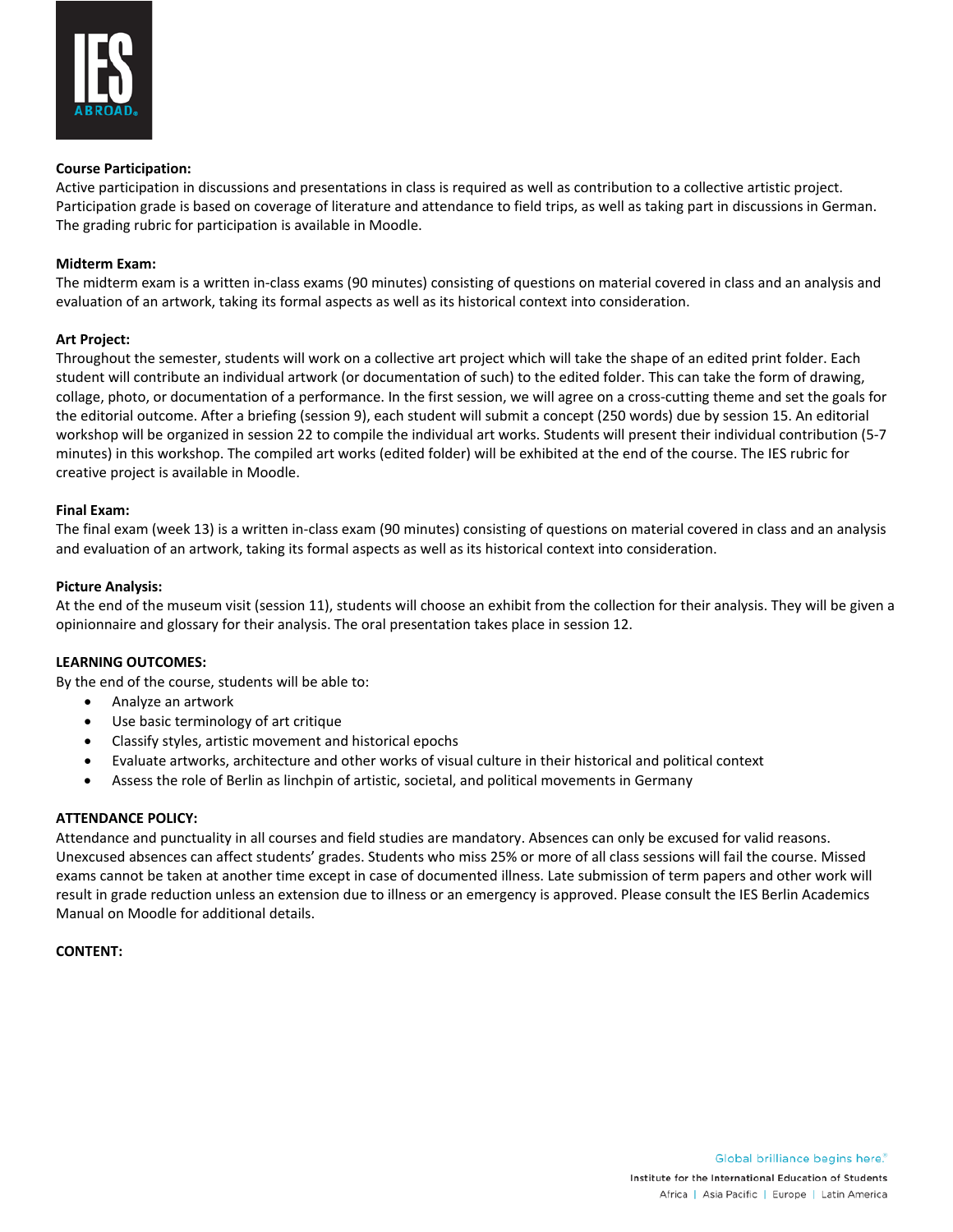

| Week   | Content                                                                                                                                                                                                                                                                                                                                                                  | <b>Assignments</b>                                                                                                                                                                                                                                                                                                         |
|--------|--------------------------------------------------------------------------------------------------------------------------------------------------------------------------------------------------------------------------------------------------------------------------------------------------------------------------------------------------------------------------|----------------------------------------------------------------------------------------------------------------------------------------------------------------------------------------------------------------------------------------------------------------------------------------------------------------------------|
| Week 1 | Introduction - Theme & Goals of Art Project<br>Session 1: Modern Times<br>The effects of Industrialisation on German art<br>$\bullet$<br>and design.<br>The aesthetics of the Kaiserreich and the<br>$\bullet$<br>Lebensreform - Movement & Jugendstil.<br>Artist Colonies - Focus: Worpswede.<br>$\bullet$<br>Berlin's Social Realists - Zille, Kollwitz,<br>Liebermann | Anna Grosskopf: Kunst aus dem Rinnstein,<br>$\bullet$<br>$pp. 13 - 21$<br><b>Recommended</b><br>Dietmar Elger: Paula Modersohn-Becker,<br>pp. 125 - 133<br>Adolf Loos, Ornament und Verbrechen, pp. 4-<br>18                                                                                                               |
|        | Session 2: Expressionism<br>Urban life and depersonalization in the<br>$\bullet$<br>German Empire. Die Brücke, Der blaue Reiter<br>Expressionist film and architecture<br>$\bullet$<br>Films: Fritz Lang - Metropolis; Robert Wiene<br>$\bullet$<br>- Das Kabinett des Dr. Caligari                                                                                      | Johannes Strempel: Eine Welt aus den Fugen,<br>٠<br>pp. 100 - 109<br>Recommended:<br>Dietmar Elger: Die Großstadt als Thema,<br>pp. 211 - 238<br>Werner Sudendorf: Weltkulturerbe<br>Metropolis, pp. 67 - 75                                                                                                               |
| Week 2 | Session 3: Dadaism.<br>The beginnings: DADA in Zürich.<br>٠<br>The experience of WWI and the aftermath.<br>$\bullet$<br>DADA in Berlin: Art & politics in the Weimar<br>$\bullet$<br>Republic.<br>Focus: George Grosz & John Heartfield<br>٠<br>MERZ in Hannover: Kurt Schwitters                                                                                        | Ralf Burmeister: Hiebe durch die dickste Haut<br>- Dada Berlin zwischen Provokation und<br>Aufklärung, pp. 150 - 157<br>Recommended:<br>Hanne Bergius, Das Lachen Dadas, pp. 9 - 20<br>Dieter Mersch: Versuchsanstalt Dada-<br>$\bullet$<br>Soiréen. Das Cabaret Voltaire und die Folgen,<br>pp. 157 - 171                 |
|        | Session 4: From Werkbund to Bauhaus.<br>On the harmonization of aesthetics &<br>technology.<br>Bauhaus in Weimar.<br>$\bullet$<br>Bauhaus in Dessau.<br>$\bullet$<br>Bauhaus and the NS-State.<br>Bauhaus and the International Style                                                                                                                                    | A. Bassmann & W. Thöner: Das Bauhaus 1919<br>$-1933$ , pp. 15 - 26<br>Recommended:<br>Alexandra Panzert: Das Verhältnis von Kunst,<br>Industrie und Design in der Zeit des frühen<br>Werkbunds, in: Von Arts and Crafts zum<br>Bauhaus, pp. 190 - 201<br>Ulrich Pohlmann: Maschinenkunst und<br>Technikkult, pp. 138 - 145 |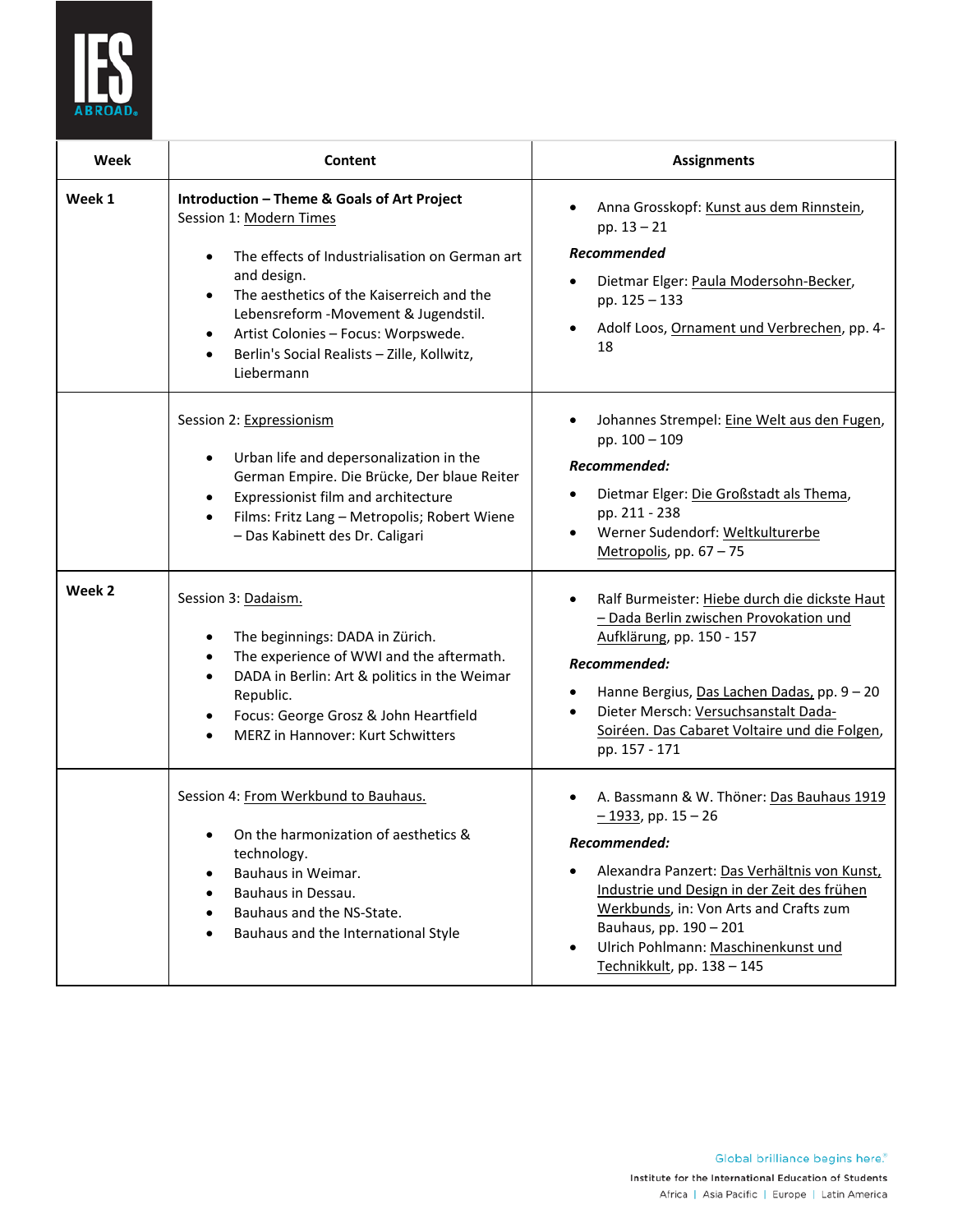

| Week   | Content                                                                                                                                                                                                                                                                                                                                                                                                                                  | <b>Assignments</b>                                                                                                                                                                                                                                                                                |
|--------|------------------------------------------------------------------------------------------------------------------------------------------------------------------------------------------------------------------------------------------------------------------------------------------------------------------------------------------------------------------------------------------------------------------------------------------|---------------------------------------------------------------------------------------------------------------------------------------------------------------------------------------------------------------------------------------------------------------------------------------------------|
| Week 3 | Session 5: Neue Sachlichkeit (New Objectivity)<br>Verism, Neoclassicism and Phantastic<br>٠<br>Realism<br>Groups in Dresden and Berlin<br>$\bullet$<br>New Objectivity and the New Woman<br>$\bullet$<br>The end of the Weimar Republic in art.<br>$\bullet$                                                                                                                                                                             | Peter Klaus Schuster, Nationalsozialismus<br>und Entartete Kunst, pp. 183 - 218<br>Recommended:<br>Sergiusz Michalski, Das Ende der Neuen<br>Sachlichkeit, pp. 194 - 202<br>Christoph Vögele, Kastenraum und Flucht,<br>$\bullet$<br>pp. $25 - 41$                                                |
|        | Session 6: Körperbilder<br>Images of the body: Industrialization, war<br>$\bullet$<br>and mystification of the body under National<br>Socialism.<br>From New Objectivity to fascist<br>$\bullet$<br>representation:<br>Films: Leni Riefenstahl's "Olympia" and Veit<br>$\bullet$<br>Harlans's "Opfergang" (excerpts) - analysis<br>NS-Sculpture: Arno Breker, Josef Thorak<br>٠<br>Painting: Adolf Ziegler                               | Jutta Hülsewig-Johnen, Neue Sachlichkeit-<br>٠<br>Magischer Realismus: Das Bild des<br>Menschen, pp. 148 - 191<br>Recommended:<br>Kathrin Baumstark: Akt, pp. 88 - 108<br>$\bullet$<br>Ursula Blanchebarbe, Stadt, Technik und<br>$\bullet$<br>Industrie in der Neuen Sachlichkeit, pp. 44-<br>52 |
| Week 4 | Session 7: The Mass Ornament I<br>Introduction to the concept of the ornament.<br>٠<br>Analysis of the aesthetics of mass culture and<br>$\bullet$<br>its organization in the National Socialist state.<br>Architecture and human being in connection<br>$\bullet$<br>with state aesthetics until today's Germany.<br>Albert Speer's "Germania "<br>$\bullet$<br>Film: Leni Riefenstahl - Triumph des Willens<br>$\bullet$<br>(excerpts) | Siegfried Kracauer, Das Ornament der Masse,<br>pp. 50-63<br>Recommended:<br>Dieter Bartetzko, Zwischen Zucht und Extase<br>- Symmetriewut, pp. 177-195<br>Wilhelm Reich, Massenpsychologie des<br>$\bullet$<br>Faschismus, pp. 52-63 & 103-107                                                    |
|        | Session 8: The Mass Ornament II<br>Propaganda and mass mobilization.<br>"Degenerate art, " art and resistance, the<br>National Socialist state and the avant-garde.<br>Nazi-plunder: organized looting in the Third<br>Reich                                                                                                                                                                                                             | Toby Clarke, Kunst und Propaganda, pp. 47-<br>71<br>Recommended:<br>Burkert, Matußek, Wippermann,<br>Machtergreifung, pp. 187 - 207<br>Klaus Kösters: Anpassung - Überleben -<br>Widerstand - Künstler im<br>Nationalsozialismus, pp. 9-35                                                        |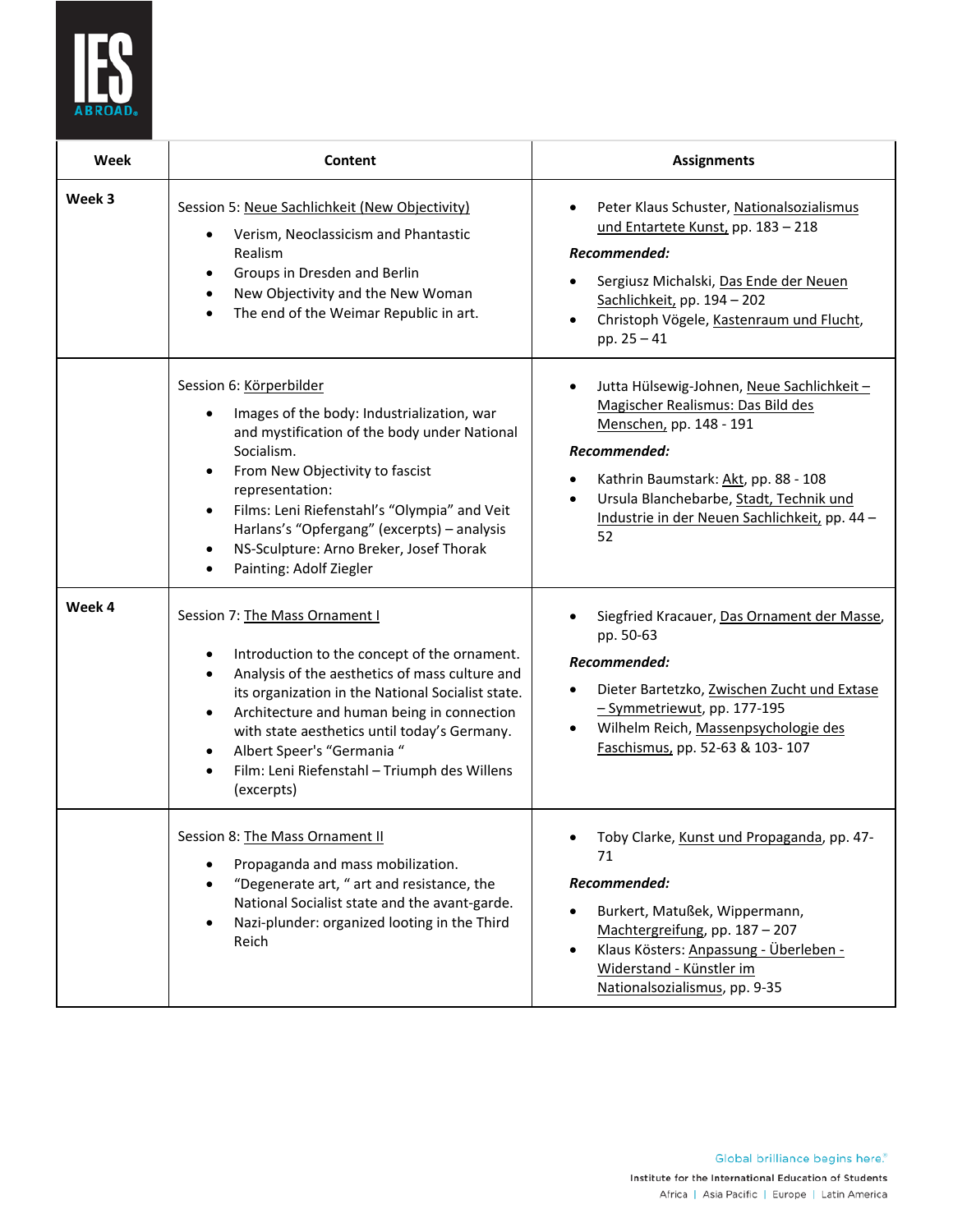

| Week   | Content                                                                                                                                                                                                                                                                              | <b>Assignments</b>                                                                                                                                                                                                                                                                                                            |
|--------|--------------------------------------------------------------------------------------------------------------------------------------------------------------------------------------------------------------------------------------------------------------------------------------|-------------------------------------------------------------------------------------------------------------------------------------------------------------------------------------------------------------------------------------------------------------------------------------------------------------------------------|
| Week 5 | Session 9: Stunde Null, after WWII<br>Germany "Hour Zero": cultural collapse and<br>$\bullet$<br>continuity, "Trümmerfilme" (rubble films).<br>The first exhibitions of modern art after the<br>war<br>Focus: Documenta I                                                            | Blume et al.: Fremd im eigenen Land, in:<br>Wahnzimmer, Leipzig: Faber & Faber, 2002,<br>pp. $19 - 44$<br>Recommended:<br>Hannah Arendt: Besuch in Deutschland,<br>pp. $23 - 65$<br>Manfred Görtemaker: Kleine Geschichte der<br>Bundesrepublik - Neubeginn in der Kultur,<br>pp. 62 - 79<br><b>Briefing for art project.</b> |
|        | Session 10: Architecture after WWII<br>Understanding modern architecture and<br>International Style.<br>Internationale Bauausstellung (IBA) Berlin<br>Hansaviertel                                                                                                                   | Wolfgang Pehnt: Schaufenster der Freiheit.<br>Das Hansaviertel im Kontext des westeuro-<br>päischen Nachkriegsstädtebaus, pp. 33 - 44<br>Recommended:<br>Jürgen Wiener: Baukunst und Kunst am Bau.<br>Paul Schneider-Esleben und die Gruppe<br>ZERO, pp. 54 - 55<br>Arnt Cobbers: Marcel Breuer, pp. 7 - 17                   |
| Week 6 | Midterms                                                                                                                                                                                                                                                                             | Written in-class exam (90 minutes)                                                                                                                                                                                                                                                                                            |
| Week 7 | Session 11: Museum visit.<br>Berlinische Galerie - Exhibition "Original<br>Bauhaus"                                                                                                                                                                                                  | <b>Museum visit (Berlinische Galerie): Introduction</b><br>to the collection and temporary exhibition                                                                                                                                                                                                                         |
|        | Session 12: Revision course.<br>Summary of epochs, movements and styles.<br>Refresher for midterm exams.                                                                                                                                                                             | Oral presentation of artwork from the<br><b>Berlinische Galerie collection.</b><br>Q&A Session                                                                                                                                                                                                                                |
| Week 8 | Session 13: Art in the shadow of the Cold War I<br>Cold War: governmental steering of art in<br>East and West. Socialist Realism vs. Abstract<br>Expressionism.<br>The emergence of "Informel" as a reaction to<br>political iconography. SPUR, ZERO<br>Josef Albers goes to America | Barbara McCloskey: Dialektik im Stillstand,<br>pp. $105 - 111$<br>Recommended:<br>Susanne Leeb: Abstraktion als internationale<br>Sprache, pp. 119 - 133<br>Martina Sauer: Josef Albers, pp. 52 - 66                                                                                                                          |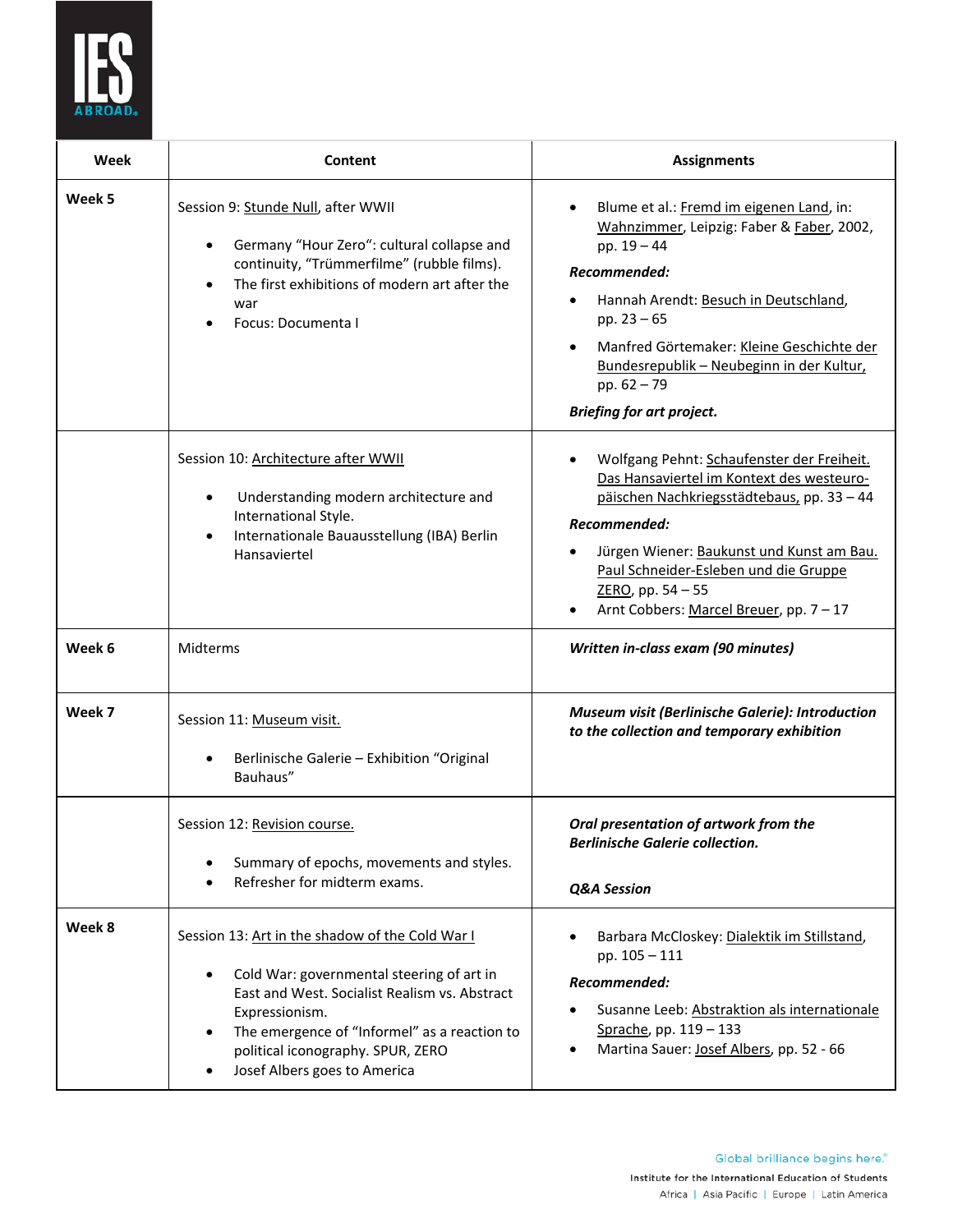

| Week    | Content                                                                                                                                                                                                                                                                                     | <b>Assignments</b>                                                                                                                                                                                                                                                                            |
|---------|---------------------------------------------------------------------------------------------------------------------------------------------------------------------------------------------------------------------------------------------------------------------------------------------|-----------------------------------------------------------------------------------------------------------------------------------------------------------------------------------------------------------------------------------------------------------------------------------------------|
|         | Session 14: Art in the shadow of the Cold War II<br>The "Wirtschaftswunder" years in art<br>$\bullet$<br>"Capitalist Realism" and German Pop Art:<br>$\bullet$<br>Sigmar Polke, Gerhard Richter, Konrad Lueg,<br>KP Brehmer, Christa Dichgans, Peter Roehr.                                 | Christine Mehring: Gerhard Richter-<br>$\bullet$<br>Panorama, pp. 29 - 42<br>Recommended:<br>Eckhart J. Gillen: Leben mit Pop, pp. 135 -<br>$\bullet$<br>140<br>Klaus Honnef: Kunst der Gegenwart - Bilder<br>$\bullet$<br>in der Bilderwelt, pp. 73 - 85                                     |
| Week 9  | Session 15: Art in the shadow of the Cold War III<br>Germans and Americans: a cultural<br>$\bullet$<br>relationship.<br>Para politics: CIA as patron of modern art.<br>$\bullet$<br>Politization: Vietnam and Videotape. Wolf<br>$\bullet$<br>Vostell, Klaus vom Bruch.                     | Lutz Kopenick: Pause, Rewind, Play - Kalter<br>$\bullet$<br>Krieg und deutsche Videokunst, pp. 207-<br>220<br>Recommended:<br>Dorothea Schöne: Freie Künstler in einer<br>freien Stadt, pp. $17 - 47$<br>Concept for art project due.                                                         |
|         | Session 16: Architecture in Eastern Germany.<br>From Bauhaus to Neoclassicism to Bauhaus.<br>Cultural doctrines and building in the GDR                                                                                                                                                     | Gabi Dolff-Bonekämper: Die Stalinallee. Der<br>erste Bauabschnitt, pp. 24 -32<br>Recommended:<br>Irma Leinauer: Die "neue" Karl-Marx-Allee -<br>Leitprojekt der zweiten Nachkriegsmoderne,<br>pp. 45 - 54<br>Danuta Schmidt: Vier Menschen engagieren<br>sich für die Ost-Moderne, pp. 7 - 24 |
| Week 10 | Session 17: Art as Resistance I<br>The 1968 movement and West German art.<br>$\bullet$<br>Joseph Beuys, the Social Sculpture and the<br>$\bullet$<br>citizens' movements.<br>Feminism and Gender: Anna Oppermann,<br>$\bullet$<br>Ulrike Rosenbach, Annegret Soltau, Jürgen<br>Klauke, a.o. | Dietrich Diederichsen, Der linke Künstler, pp.<br>$\bullet$<br>$135 - 148$<br>Recommended:<br>Mascha Grüne: Kunst & Medien, Frauen auf<br>der Documenta, pp. 219 - 222<br>Sabine Kampmann: Some girls are bigger<br>than others, pp. 109 - 113                                                |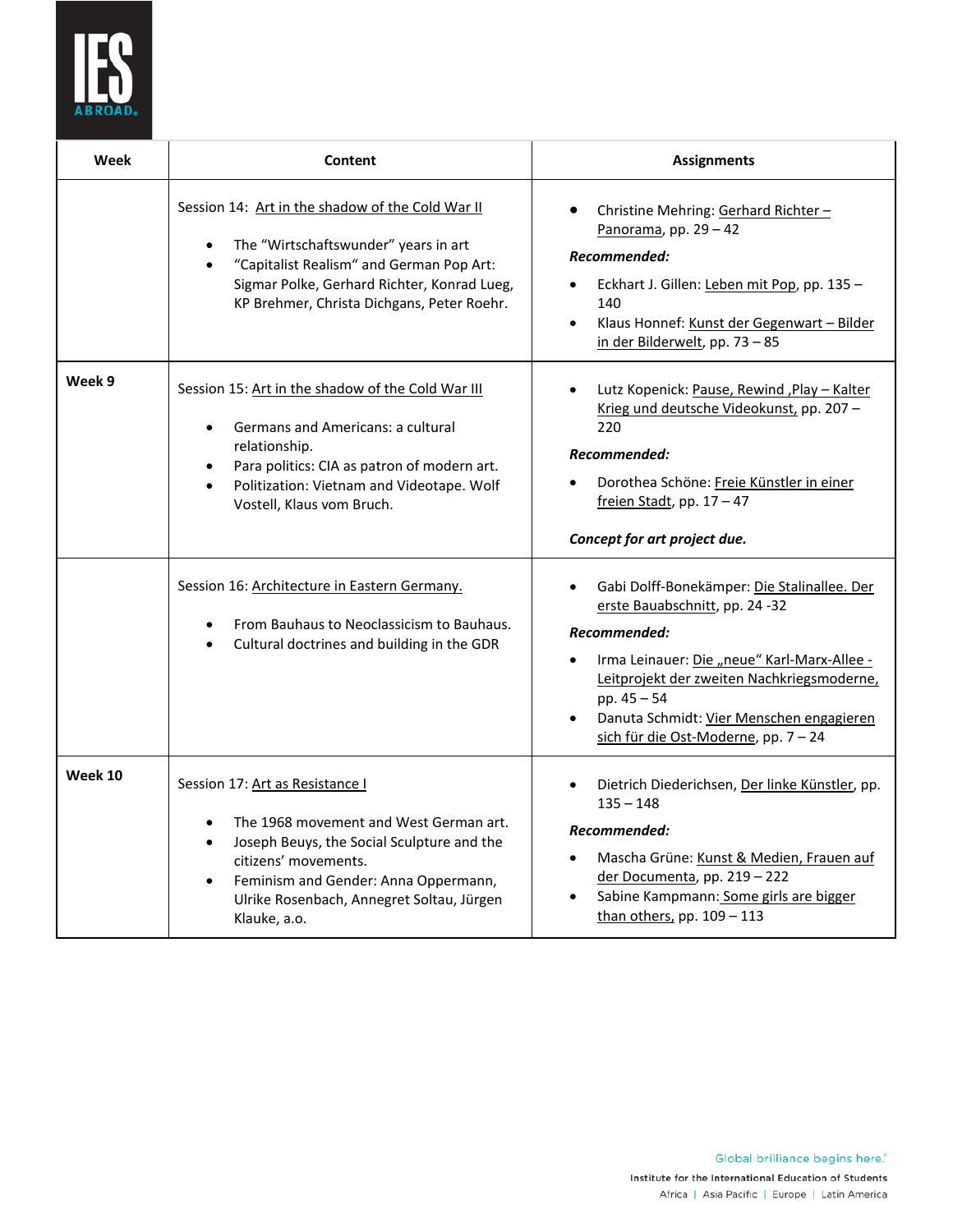

| Week    | Content                                                                                                                                                                                                                                                                                                                                                                                                                                                                                                        | <b>Assignments</b>                                                                                                                                                                                                                                                                                                                                                                                                        |
|---------|----------------------------------------------------------------------------------------------------------------------------------------------------------------------------------------------------------------------------------------------------------------------------------------------------------------------------------------------------------------------------------------------------------------------------------------------------------------------------------------------------------------|---------------------------------------------------------------------------------------------------------------------------------------------------------------------------------------------------------------------------------------------------------------------------------------------------------------------------------------------------------------------------------------------------------------------------|
|         | Session 18: Art as Resistance II<br>Behind the Iron Curtain - Official state art and<br>$\bullet$<br>dissidence in Eastern Germany.<br>Art and (cultural) politics. Ideology vs.<br>$\bullet$<br>autonomy.                                                                                                                                                                                                                                                                                                     | Paul Kaiser: Symbolrevolte im Arbeiter und<br>Bauernstaat, pp. 171 - 185<br>Recommended:<br>Eckhart J. Gillen: Bilderstreit im Sonnenstaat,<br>$\bullet$<br>in: Kunst in der DDR, pp. 18 - 25<br>Anna Katharina Jung: Das bessere<br>$\bullet$<br>Deutschland - Motive westdeutscher<br>Künstler für ihre Übersiedlung in die DDR, pp.<br>$145 - 159$                                                                     |
| Week 11 | Session 19: Art as Resistance III<br>Punk and art in Germany in the 1980s.<br>Art in the shadow of the Berlin Wall:<br>$\bullet$<br>Geopolitics.<br>"Neue Wilde", "Mülheimer Freiheit",<br>"Geniale Dilettanten" - interaction between<br>underground culture and art.<br>From Kippenberger to Einstürzende<br>$\bullet$<br>Neubauten.<br>Session 20: Art as Resistance IV<br>Punk and art in East Germany in the 1980s.<br>$\bullet$<br>Art music, underground cinema,<br>$\bullet$<br>performance, activism. | Julia Gelshorn: Bad Painting, good art - Keine<br>$\bullet$<br>schlechten Maler, pp. 165 - 189<br>Recommended:<br>Wolfgang Müller: Subkultur West Berlin,<br>pp. 218 - 227<br>Ulrich Wilmes: Heiss oder Kalt - Die Malerei<br>der 80er Jahre, pp. 106 - 113<br>Blume et al.: Autoperforation, in:<br>Mauersprünge, Leipzig: Faber & Faber, 2002,<br>pp. 188-195<br>Recommended:<br>Uta Grundmann: Die Herausbildung einer |
|         | The Prenzlauer Berg scene.<br>$\bullet$                                                                                                                                                                                                                                                                                                                                                                                                                                                                        | alternativen Kunstszene in der DDR, pp. 1 - 5<br>Harald Olbrich: Kunst in der DDR - Kontinuität<br>und Brüche, pp. 69 - 77                                                                                                                                                                                                                                                                                                |
| Week 12 | Session 21: Alltagskunst<br>Arts and craft in the 1980s:<br>$\bullet$<br>New German Design: Product design and<br>$\bullet$<br>fashion as critique in practice.<br>Course summary                                                                                                                                                                                                                                                                                                                              | • Tobias Hoffmann: Schrill, Bizarr, Brachial-<br>Szene Berlin, pp. 58 -96 & 182 - 209<br>Recommended:<br>Mathilde Weh: Kunst, Design, Mode, in:<br>Geniale Dilletanten, pp. 96 - 115<br>Visit at Berlin based artist                                                                                                                                                                                                      |
|         | Session 22: Workshop<br>Art project                                                                                                                                                                                                                                                                                                                                                                                                                                                                            | Presentation of visuals, texts for art project,<br>discussion, compilation & production                                                                                                                                                                                                                                                                                                                                   |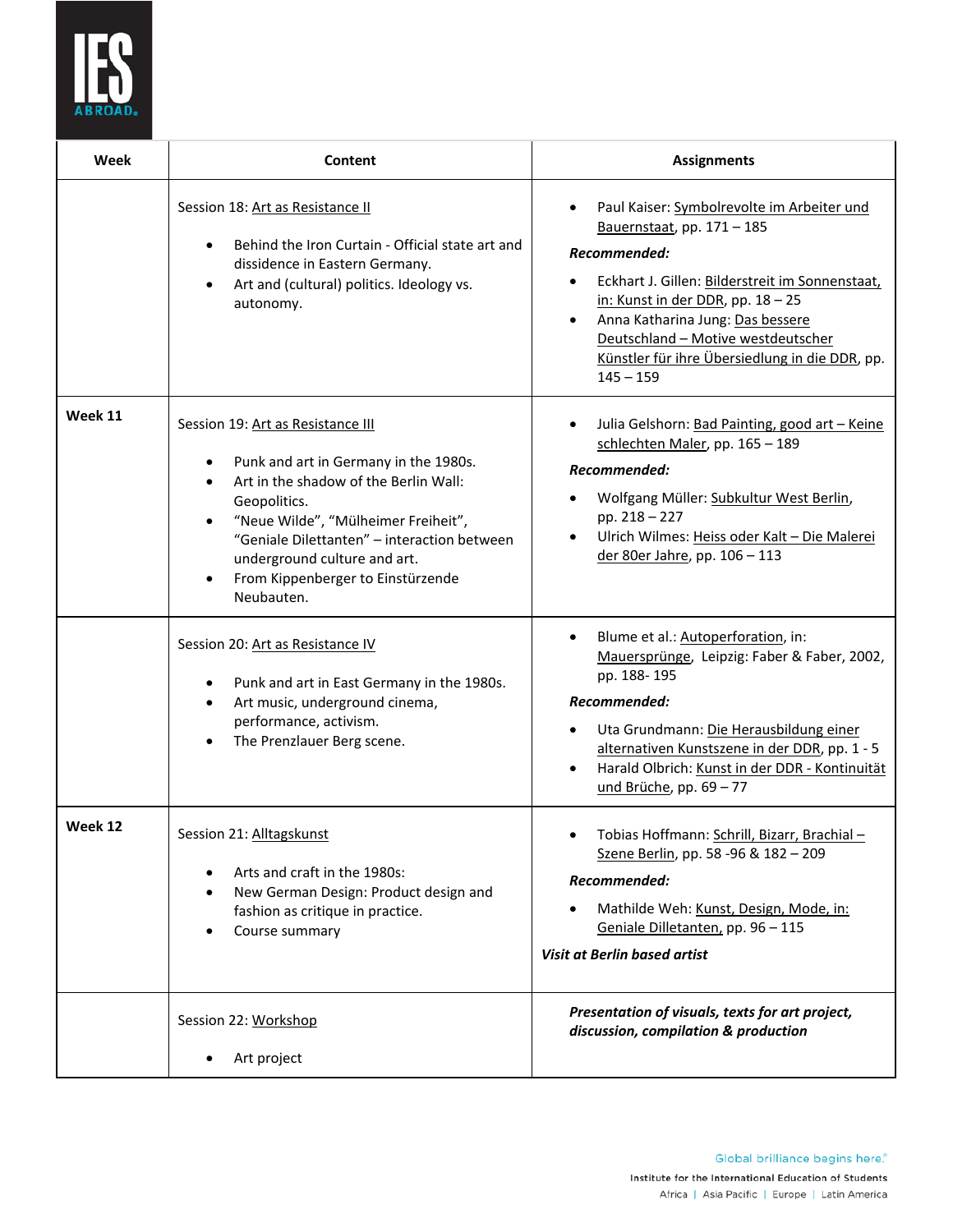

| Week    | Content       | <b>Assignments</b>                                                       |
|---------|---------------|--------------------------------------------------------------------------|
| Week 13 | <b>Finals</b> | In class exam (90 minutes)<br><b>Exhibition of compiled art projects</b> |

# **COURSE-RELATED TRIPS:**

- Museum visit: Berlinische Galerie, New Objectivism and classics of modern art from the city's collection (session 11)
- Studio visit with Berlin-based artist (session 21)

# **REQUIRED READINGS:**

- Bassmann, A. & Thöner, W.: Das Bauhaus 1919 1933, Köln: Wienand, 1994, pp. 15 26
- Blume, Eugen et al.: Autoperforation, in: Mauersprünge, Leipzig: Faber & Faber, 2002, pp. 188- 195
- Blume, Eugen et al.: Fremd im eigenen Land, in: Wahnzimmer, Leipzig: Faber & Faber, 2002, pp. 19 44
- Burmeister, Ralf: Hiebe durch die dickste Haut Dada Berlin zwischen Provokation und Aufklärung, in: Dada Afrika, Zürich: Scheidegger & Spiess 2016, pp. 150-157
- Clarke, Toby: Kunst und Propaganda, Köln: Dumont, 1997, pp. 47-71
- Diederichsen, Dietrich: Der linke Künstler, in: Kunst und kalter Krieg, Köln: Dumont, 2009, pp. 135 148
- Dolff-Bonekämper, Gabi: Die Stalinallee. Der erste Bauabschnitt, in: Karl-Marx-Allee und Interbau 1957, Berlin: Hendrik Bäßler, 2017, pp. 24 -32
- Gelshorn, Julia: Keine schlechten Maler, in: Bad Painting, good art, in: Köln: Dumont, 2008, pp. 165 189
- Grosskopf, Anna: Kunst aus dem Rinnstein, in: Berliner Realismus, Köln: Wienand, 2011, pp. 13-21
- Hoffmann, Tobias: Schrill, Bizarr, Brachial, Köln: Wienand, 2014, pp.58 96 & 182 209
- Huyssen, Andreas: Gedächtnisfiguren im Lauf der Zeit, in: Kunst und kalter Krieg, Köln: Dumont, 2009, pp. 226 239
- Hülsewig-Johnen, Jutta: Das Bild des Menschen, in: Neue Sachlichkeit. Magischer Realismus: Bielefeld: Kunsthalle, 1990, pp. 148- 191
- Kaiser, Paul: Symbolrevolte im Arbeiter und Bauernstaat, in: Kunst und kalter Krieg, Köln: Dumont, 2009, pp. 171 185
- Kopenick, Lutz: Pause, Rewind, Play, in: Kunst und kalter Krieg, Köln: Dumont, 2009, pp. 207 220
- Kracauer, Siegfried: Das Ornament der Masse, Frankfurt: Suhrkamp, 1977, pp. 50-63
- Mc Closky, Barbara: Dialektik im Stillstand, in: Kunst und kalter Krieg, Köln: Dumont, 2009, pp. 105 111
- Mehring, Christine: Gerhard Richter Panorama, München: Prestel, 2012, pp. 29 42
- Pehnt, Wolfgang: Schaufenster der Freiheit. Das Hansaviertel im Kontext des westeuropäischen Nachkriegsstädtebaus, in: Karl Marx Allee und Interbau 1957, Berlin: Hendrik Bäßler, 2017, pp. 33 – 44
- Schuster, Peter Klaus: Nationalsozialismus und Entartete Kunst, München: Prestel, 1998, pp. 183 218
- Strempel, Johannes: Eine Welt aus den Fugen, in: GEO Epoche Expressionismus, Hamburg: Gruner + Jahr 2011, pp. 100 109

### **FILMOGRAPHY**

- Robert Wiene: Das Cabinett des Dr. Caligari
- Fritz Lang: Metropolis
- Leni Riefenstahl: Triumph des Willens, Olympia
- Fritz Lang, Metropolis
- Robert Wiene, Das Kabinett des Dr. Caligari
- Veit Harlan, Opfergang
- Roberto Rosselini: Germania anno zero
- Peter Roehr: 66 Filmmontagen
- Klaus vom Bruch: Duracell-Tape, Propeller-Tape, Das Schleyerband
- Joseph Beuys: Coyote (I like America and America likes me)
- Ulrike Rosenbach, Glauben Sie nicht, daß ich eine Amazone bin
- Wolf Vostell: Miss America 1968